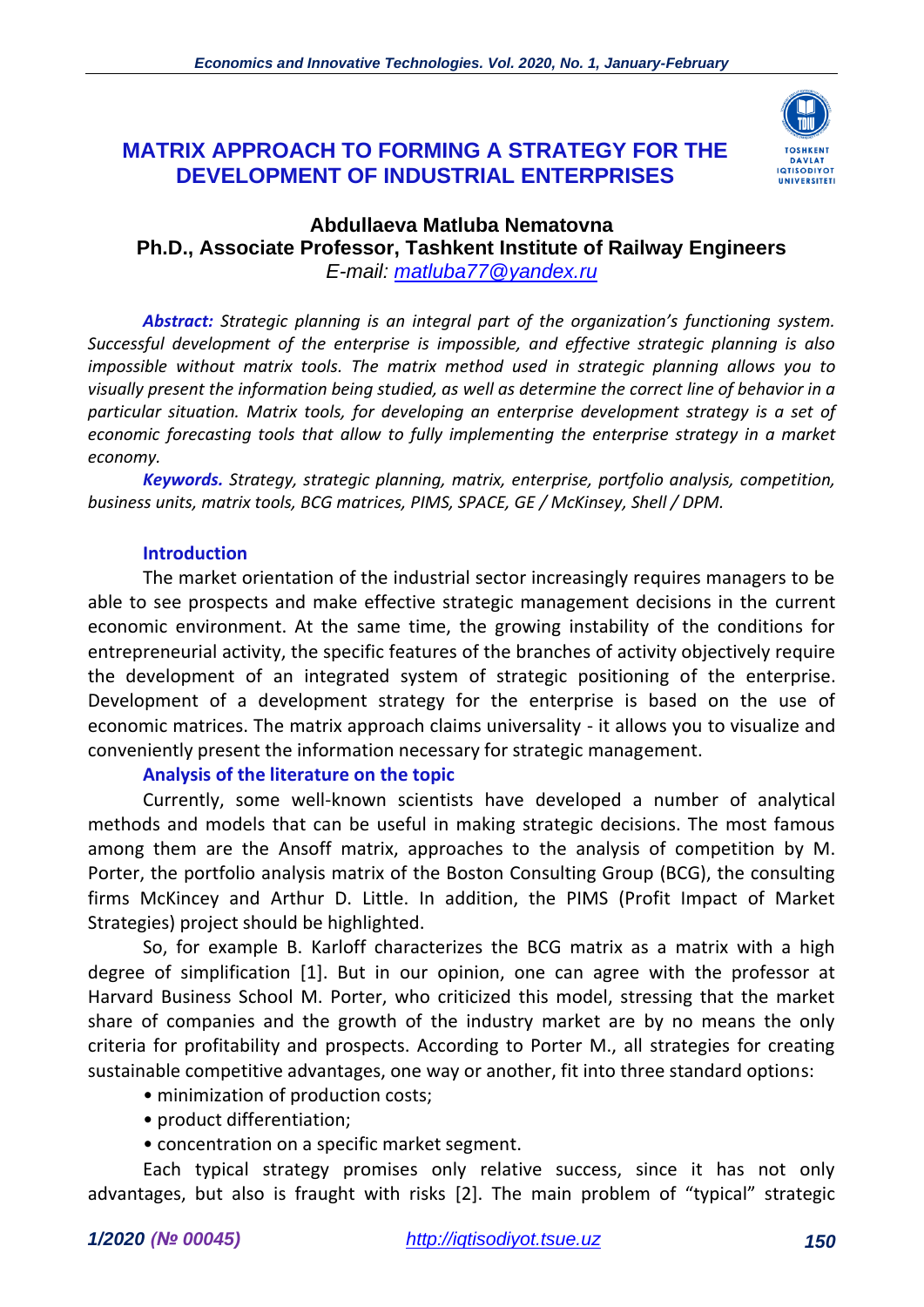planning is the hope of a constant situation for a long time. When the situation suddenly changes, formal schemes built on the principle of "from analysis to action" turn out to be useless.

In the 60-70s, As part of research at Stanford University, Albert Humphrey, a business and management consultant, developed a SWOT analysis technique. The idea is widespread and today it is presented in the works of many other authors. [3]. A SWOT analysis (consideration of the company's strengths and weaknesses, opportunities and risks) models the existing and potential position of the company depending on the given strengths and weaknesses, as well as external opportunities and risks. He identifies the key components of marketing information from a wealth of marketing audit data. This allows the company to identify external opportunities and risks and compare them with its strengths and weaknesses.

In strategic planning, a lot of matrices of one or another orientation are used. In this regard, it becomes necessary to systematize the matrices used in strategic planning, as well as the phased implementation of the matrix approach at all stages of strategic planning. Figure 1 shows the classification of matrices proposed by G. Loginov. [4]

Among the recognized and most common methods of strategic analysis are strategic positioning models. Models based on the use of expert assessments: GE / McKinscy, Shell / DPM, Hofer / Schendel and ADL, have many differentiated assessments of the state of the organization's business [5].

However, even more concreteness can be achieved if, when determining the strategic position of the business and developing recommendations, it is necessary to take into account not only integral assessments of the attractiveness of the market and the strengths of the organization as a whole, but also the differentiated assessments on the basis of which they were determined. Taking into account the state of external factors of market attractiveness contributes to the development of specific strategic orientations for realizing current opportunities and overcoming threats. Taking into account characteristics reflecting the degree of business success contributes to the formation of strategic orientations towards the development of the relevant sides of the enterprise.

To implement this approach, Kulikov V.I. a matrix of differential strategic analysis (DSA) is proposed [6]. This 3 \* 3 matrix, as well as the GE / McKinsey matrix, is formed on the basis of expert evaluations of the individual differentiated characteristics of market attractiveness and business success.

However, unlike the GE / McKinsey matrix, the main purpose of the DSA matrix is not integral, but a differentiated analysis of the strategic position of the business. And this involves the construction of not only a common integrated matrix, but also many differentiated matrices for individual businesses. Each positioned business is brought to its own matrix field and is considered in a differentiated way: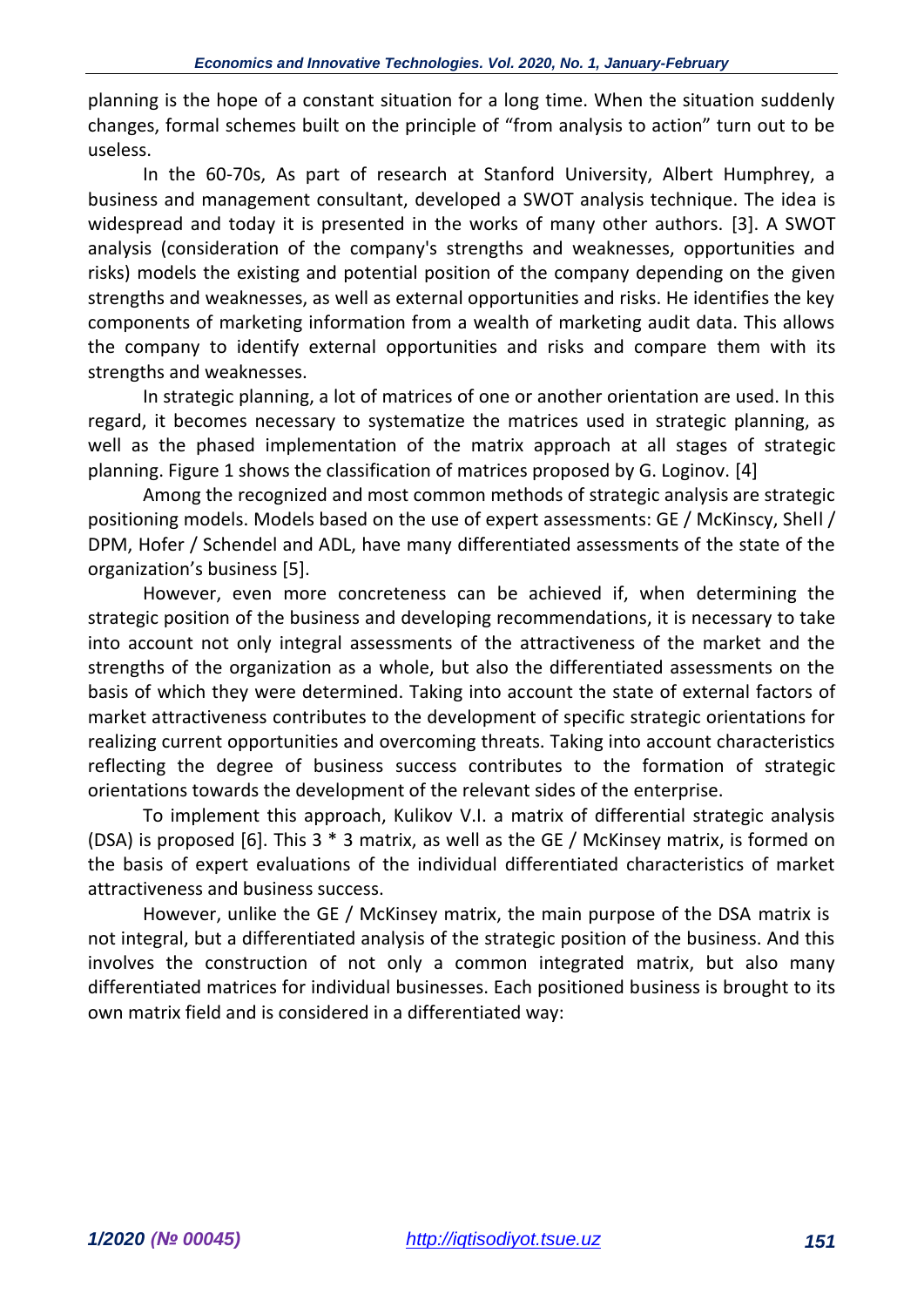

### **Fig. 1. Classification of strategic planning matrices [4]**

specific characteristics of the market attractiveness and the organization's strengths. But for this it is necessary that a certain characteristic of the organization's business strength corresponds to a certain characteristic of the attractiveness of the market. Thus, the composition of the differentiated characteristics of the DSA matrix should be formed on the basis of the principle of pairing in each area of assessment: size and growth rate of the market  $-$  market share, industry rate of return  $-$  comparative profitability, etc. (Table 1).

According to V.I. Kulikov, the market is all the more attractive, the more and with less effort the organization can achieve its strategic goals. Therefore, an attractive capacious and rapidly growing market, with a high profit margin, with a high commitment of the buyer of relevant products and, at the same time, with a significant predominance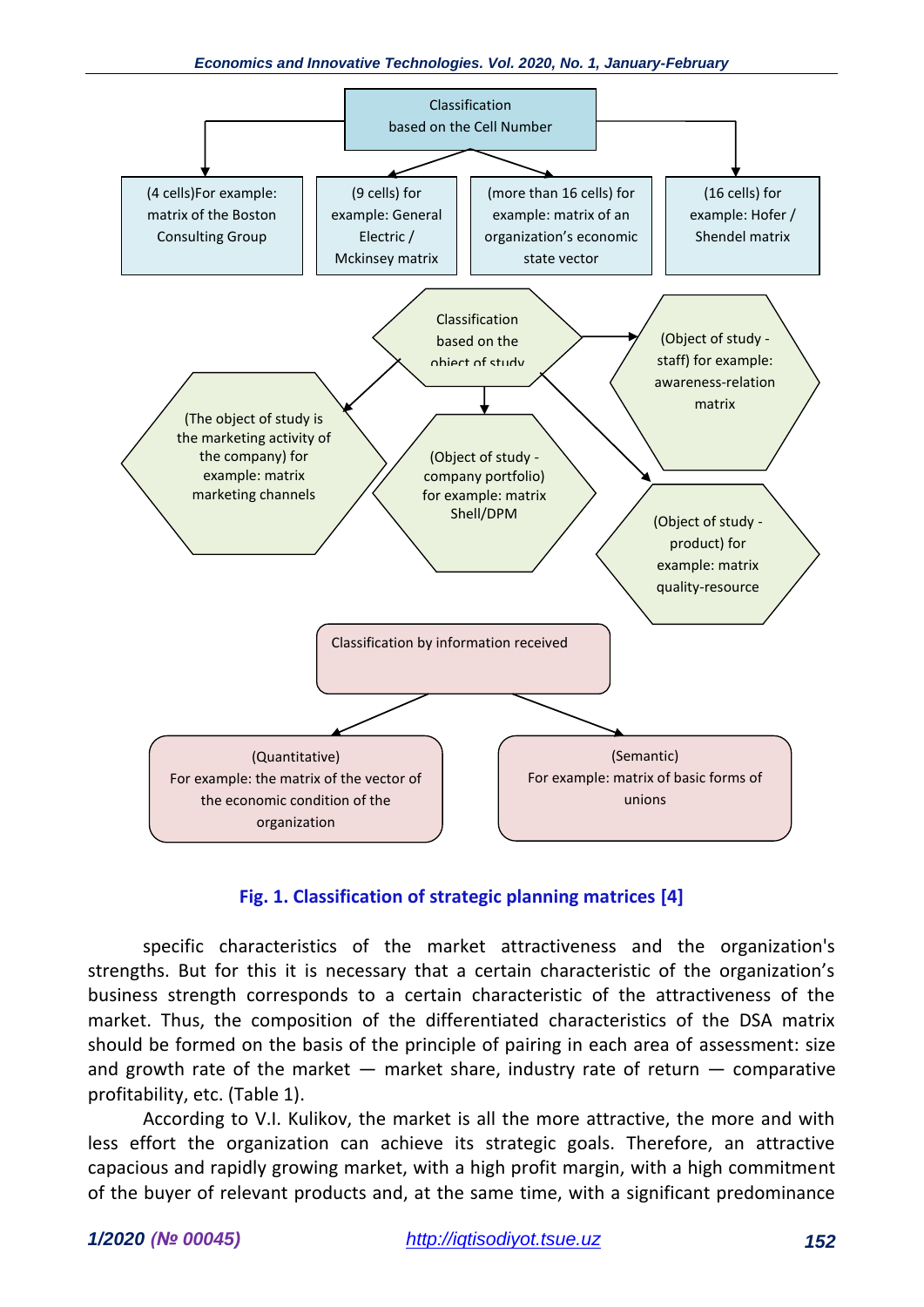of new opportunities over threats, less intense competition and a lower technological level of production, which makes it easier to enter technology leaders.

The high attractiveness of the market in certain valuation areas means that the organization has significant opportunities in this business. But their implementation requires the development of the organization's respective strengths.

Given the low market attractiveness, opportunities are transforming into threats. And this implies either a strategic retreat (up to leaving the market), or counteracting the emerging threats also due to the development of the organization's strengths. So the decline in the market can be offset by an increase in the share of the organization on it.

*Table 1*

| ັ                      |                                                      |                                                                   |
|------------------------|------------------------------------------------------|-------------------------------------------------------------------|
| <b>Assessment Area</b> | Market attractiveness<br>characteristics             | Characteristics of the strengths<br>of an organization's business |
| volume of sales        | market size and growth rate                          | market share                                                      |
| business profitability | industry rate of return                              | comparative profitability                                         |
| competition            | intensity of competition                             | ability to compete in price and<br>quality of goods               |
| customer commitment    | customer commitment to this<br>product               | customer commitment to<br>company products                        |
| change of situation    | new opportunities and threats                        | competency to respond to<br>changing situations                   |
| technology             | technological level of production<br>in the industry | company technological<br>capabilities                             |

### **Characteristics of the attractiveness of the market and the strengths of the organization's business, taken into account when constructing the DSA matrix [6]**

And the high technological level of this sphere of production with the technological leadership of the organization from the threat becomes an opportunity, creating a significant entry barrier for less technologically advanced competitors.

Thus, both high and low attractiveness of the market in certain valuation areas makes an active strategy for developing the corresponding strengths of the organization relevant.

Using the DSA matrix allows you to significantly expand the capabilities of matrix strategic analysis, make it more specific, increase the justification for the formation of strategic alternatives and choose a development strategy for the organization.

### **Research methodology**

Theoretical and methodological foundations of the study are based on the findings and suggestions of scientists in the field of strategic planning. The methodological basis for solving these problems is the concept of strategic planning. In the course of the study, such methods as portfolio analysis, matrix method, strategic tools for identifying enterprise potential, SWOT analysis described in the works of economists were used.

### **Analysis and research results**

The two-dimensional matrix developed by the Boston Consulting Group, known as the Boston Consulting Group matrix, or BCG matrix, is widely used in the practice of strategic choice. This matrix allows the company to classify products according to their market share in relation to the main competitors and annual growth rates in the industry. It makes it possible to determine which product of the enterprise occupies a leading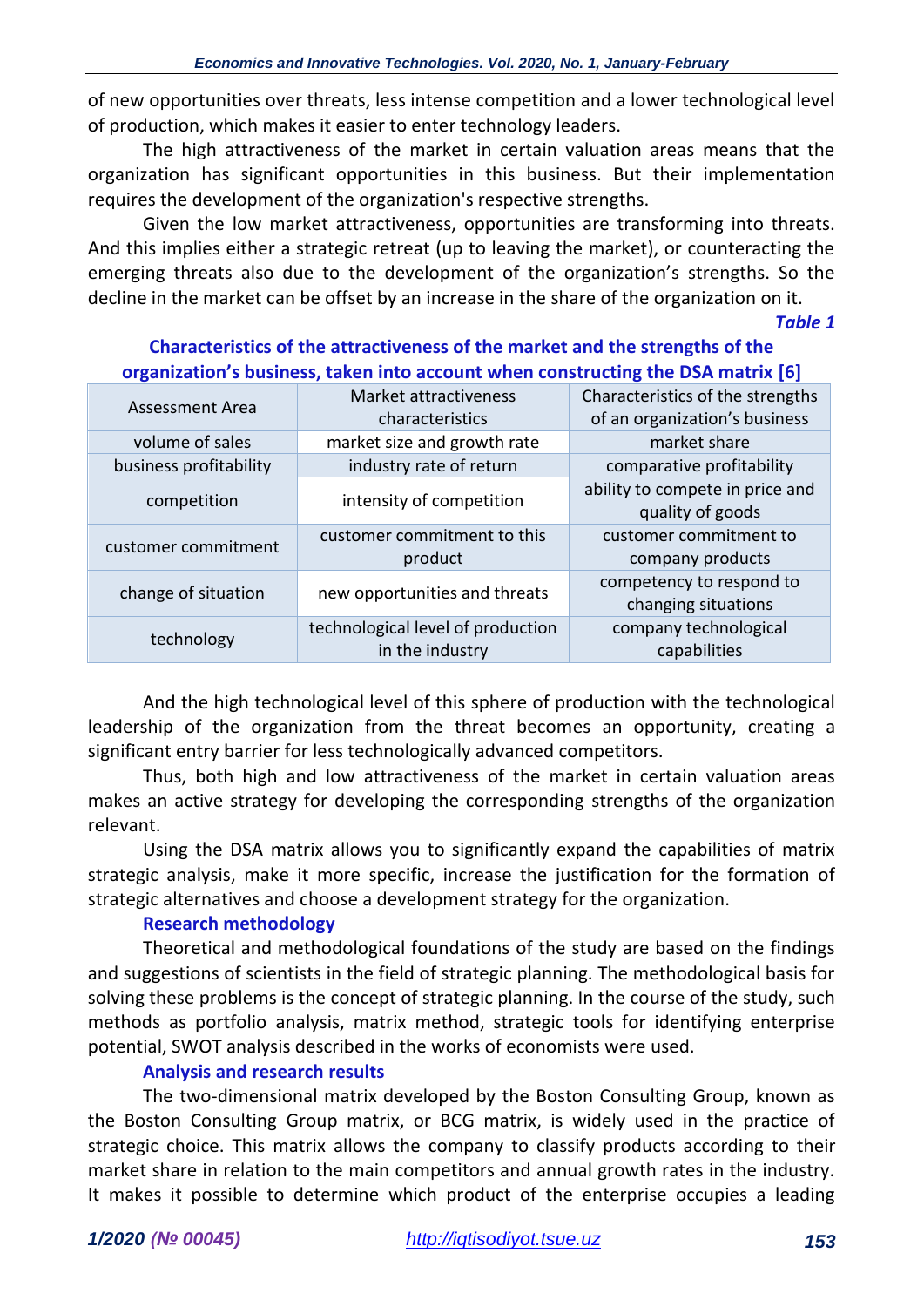position in comparison with competitors, what is the dynamics of its markets, allows the preliminary distribution of strategic financial resources between products. This matrix is based on the well-known premise - the larger the share of the product on the market (the larger the volume of production), the lower the unit costs per unit of production and the higher the profit as a result of relative savings from production volumes.

As is known, the purpose of portfolio analysis methods is to help managers understand the business, create a clear picture of the formation of costs and profits in a diversified company.

This, in turn, requires a thorough analysis of the opportunities and threats for each business unit (business unit). Portfolio analysis provides managers with a tool for analyzing and planning portfolio strategies to determine the reasonable diversification of a diversified firm. It also helps to introduce a common terminology and management structure in order to facilitate communication within the company. One of the most important areas of using the results of portfolio analysis is making decisions on the restructuring of the company in order to use the opportunities that arise both within the company and outside it. Approximately 75% of Fortune 500 companies and many smaller companies with a wide range of products and services use some form of portfolio analysis to shape their strategy.

The main method of portfolio analysis is the construction of two-dimensional matrices with which business units or products can be compared with each other according to criteria such as sales growth rates, relative competitive position, life cycle stage, market share, industry attractiveness, etc. principles of market segmentation (allocation of the most significant criteria based on the analysis of the external environment) and analysis of the enterprise and coordination (pairwise comparison of criteria). It should be noted that although different sets of variables are used in the matrices of different consulting firms, they are still two-dimensional matrices, in which the values of internal factors are fixed along one axis and external factors are recorded on the other.

However, portfolio analysis is designed to solve the following problems:

• coordination of business strategies or strategies of business units of the enterprise. It is designed to ensure a balance between business units with quick returns and directions that prepare the future;

- distribution of human and financial resources between business units;
- portfolio balance analysis;
- establishment of executive tasks;

• carrying out restructuring of the enterprise (merger, acquisition, liquidation and other actions to change the management structure of the enterprise, expand or reduce the business).

In all portfolio analysis matrices, the assessment of market development prospects is determined on one axis, and the assessment of the competitiveness of business units on the other. Typically, the process of portfolio analysis goes according to one scheme.

1. All activities of the enterprise are divided into strategic business units. The task of identifying or identifying business units is quite complicated, especially for large corporations. It is believed that a business unit should: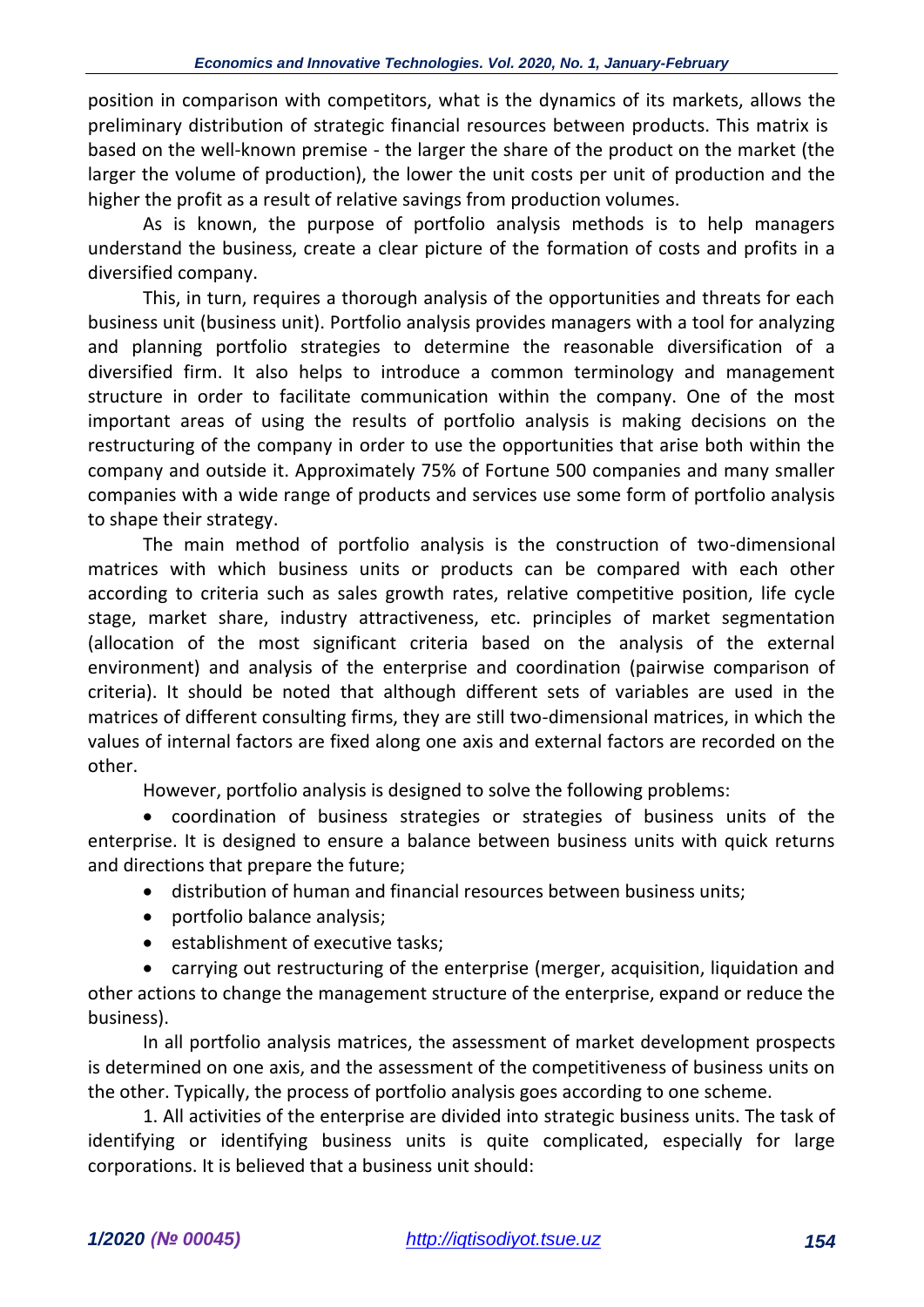• to serve the market, and not work for other departments of the enterprise. Empirical studies of Western experts, in particular, the data of the PIMS project, indicate that if more than 60% of the production unit's products are used inside the company by another production unit, it is advisable to consider these two units as one object for strategic analysis purposes 1;

• have their customers and competitors;

• the management of the business unit must control the key factors that determine success in the market.

2. The relative competitiveness of these business units and the development prospects of the respective markets are determined. At the same time, different consulting firms offer different criteria for assessing the prospects for market development and the activities of business units in these markets.

3. A strategy is developed for each business unit (business strategy), and business units with similar strategies are combined into homogeneous groups.

4. The management evaluates the business strategies of all divisions of the enterprise in terms of their compliance with the corporate strategy, measuring the profits and resources required by each division. Based on such a comparative analysis, it is possible to make decisions on adjusting business strategies. This is the most difficult stage of strategic management, where the influence of the subjective experience of managers, their ability to predict and anticipate the development of environmental events, market conditions and other factors is great.

Portfolio matrices allow you to summarize the results of strategy development and present them in a visual form. The seeming simplicity of these methods is misleading, since they require complete and reliable information about the state of the market, about the strengths and weaknesses of the enterprise and its main competitors. The construction of portfolio matrices involves a lot of work on market segmentation, on collecting information that may not be explicitly available.

The main drawback of portfolio analysis is the use of data on the current state of the business, which can't always be predicted in the future. The differences in portfolio analysis methods are in approaches to assessing the competitive positions of strategic business units and market attractiveness. The best known approaches are those proposed by the Boston Consulting Group (BCG portfolio matrix) and the McKincey consulting firm ("business screen"). However, in any portfolio matrix, various types of business are evaluated according to only two criteria, while many other factors (product quality, investment, etc.) are ignored.

The Boston matrix, or the growth / market share matrix, is based on the product's life cycle model, according to which the product goes through four stages in its development: entering the market (product is a "problem"), growth (product is a "star"), maturity (commodity- "cash cow") and recession (commodity- "dog"). At the same time, cash flows and profit of the enterprise also change: negative profit is replaced by its growth and then a gradual decrease. Thus, the Boston matrix focuses on the positive and negative cash flows that are associated with the various business units of the enterprise or its products.

Therefore, the analysis based on the BCG matrix allows us to draw the following conclusions: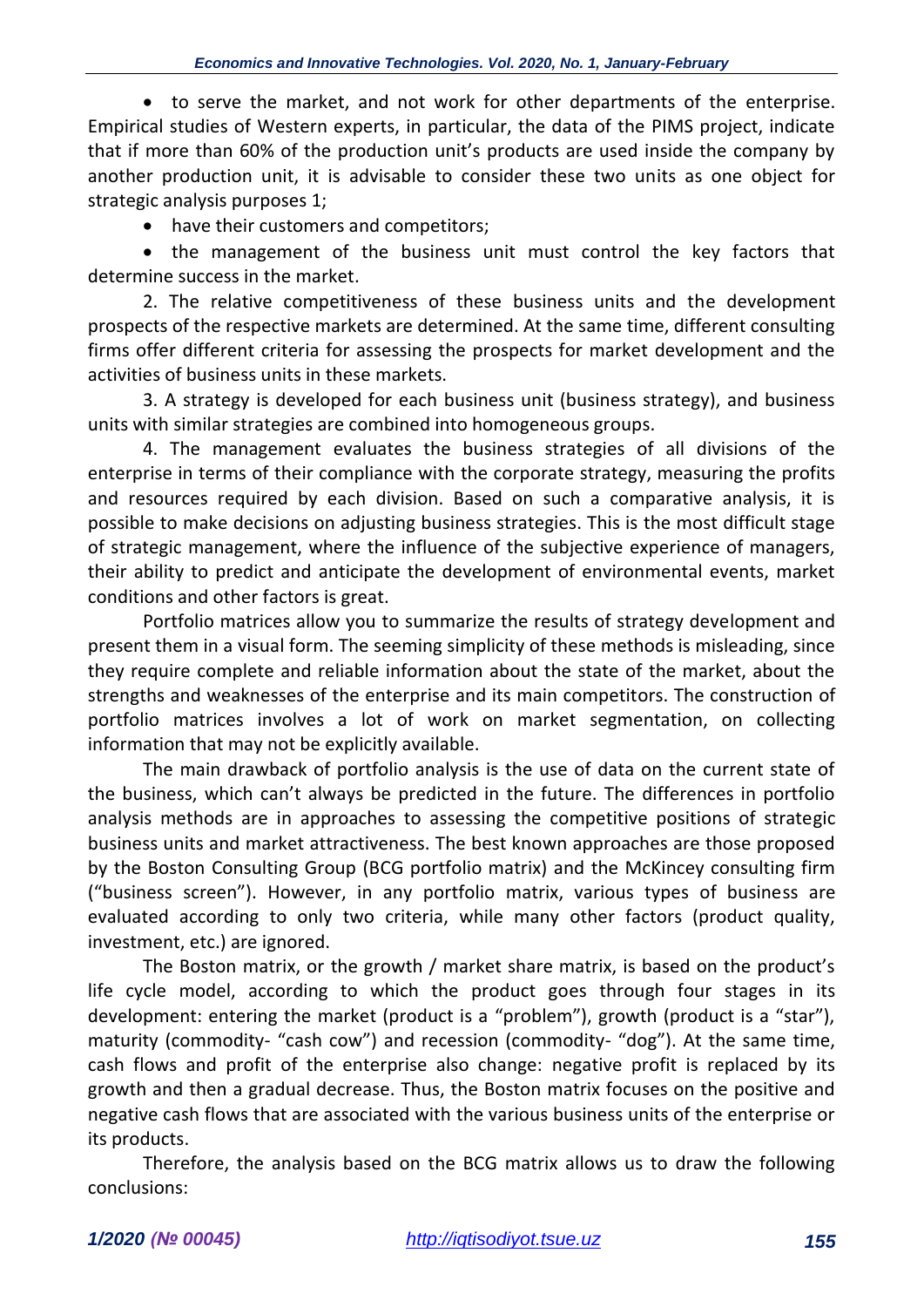- identify a possible strategy for business units or goods;
- •assess their financing needs and profitability potential;
- assess the balance of the corporate portfolio.

• When conducting portfolio analysis in practice, enterprise management may encounter many problems of the methodological plan. In particular, in multi-product companies it is difficult to identify business units, as well as to choose a limit dividing fast and slowly growing types of business, it is difficult to group business units in order to develop a unified development strategy, etc. Nevertheless, portfolio analysis is used in the formation of corporate strategy due to its inherent advantages. Portfolio analysis has a positive effect in the following areas:

- stimulates senior management to separately evaluate each type of business of the enterprise, set goals for it and reallocate resources;
- provides a simple and clear picture of the comparative "strength" of each business unit in the corporate portfolio;
- shows how the ability of each business unit to generate a revenue stream, and its need for funding;
- stimulates the use of environmental data;
- raises the problem of matching financial flows to the needs of business expansion and growth.

In our opinion, the main drawback of the Boston Consulting Group approach is as follows:

•only two dimensions are provided in the matrix - market growth and relative market share; many other growth factors are not considered;

• the position of a strategic business unit substantially depends on determining the boundaries and scale of the market;

• in practice, it is not always clear how the growth of the market / market share affects the profitability of the business;

- the interdependence of business units is ignored;
- A certain cyclical development of commodity markets are ignored.

The effectiveness of applying the BCG matrix lies in the ability to compare the positions of enterprises in a single portfolio. With its help, you can identify the winners of the "market leaders" and establish the degree of balance between enterprises in the context of four quadrants of the matrix. Theoretically, enterprises operating in fastgrowing industries need a constant inflow of capital to expand their capacities. Units operating in slowly growing industries, on the contrary, must have a surplus of cash [1].

This matrix is often used to assess the financing needs experienced by diversified corporations and helps manage complex diversified associations. However, it should be noted that it is not intended to identify criteria for success or a competitive situation in various industries.

Traditionally, the SWOT analysis was presented in the form of a  $2 \times 2$  matrix, which is currently improved and includes more elements, in particular, a summary of the reasons for good and bad work. SWOT analysis is the basis for determining goals and strategies, and should be carried out at several levels: organization, each main market segment, each main product / service, as well as competition. Information is included in the SWOT analysis, depending on its significance and probability of use.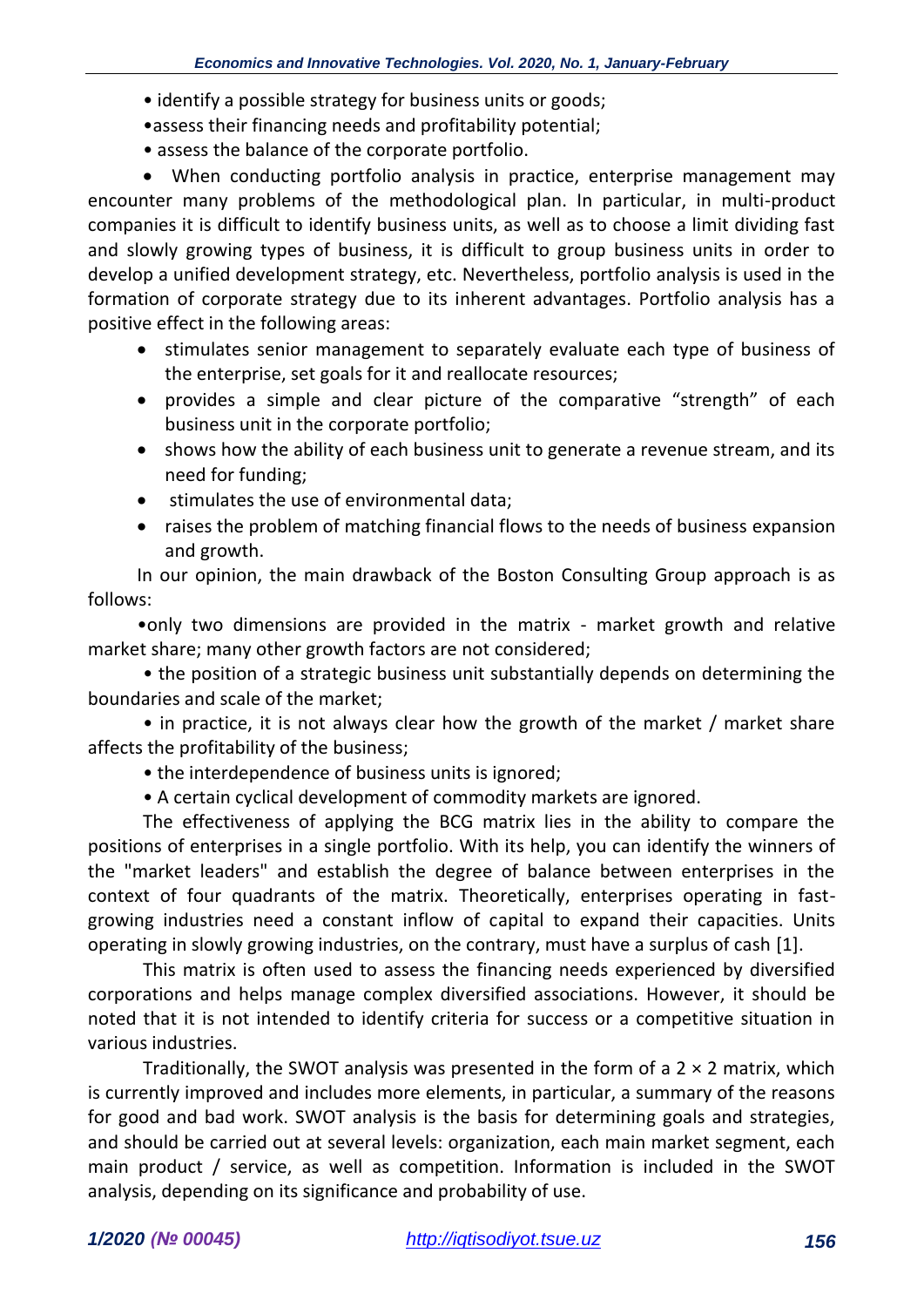As it is known, the SPACE matrix is the best method for analyzing the competitive position of an enterprise, which determines the strategic position of an enterprise in the industry using two internal indicators (financial stability and competitive advantage) and two external indicators (industry stability and stability of external conditions) [7]. Each of these indicators can be characterized by a set of criteria. For example, the "competitive advantages" group will include criteria such as market share, product quality, its life cycle, and others. The authors of the methodology propose to evaluate each of them on a sixpoint scale, and based on this, derive the average statistical score of the indicator.

Thus, the strategic position of a company is generally classified as aggressive (the market is growing, the economy is stable), competitive, conservative (the market is stagnating or shrinking, but the economic conditions are stable) or defensive. The SPACE matrix can be used on its own or as a basis for another analysis (for example, SWOT analysis, industry analysis or evaluation of strategic alternatives).

The GE / McKinsey matrix (for analyzing the business portfolio) - a multifactorial approach to strategies based on the structure of the asset portfolio, is a response to the BCG matrix. The criteria for this two-dimensional matrix are the attractiveness of the industry and the sustainability of the enterprise, which depend on many factors. Table 2 summarizes the criteria for industry attractiveness and enterprise sustainability for GE and McKinsey.

It should be noted that regardless of the selected criteria, an assessment should be made on them, allowing to determine the degree of attractiveness of the industry and the significance of the advantages of the enterprise. The circles representing individual strategic business units of the company's portfolio are entered into the matrix depending on their location on the axes of enterprise stability and industry attractiveness. The size of the circles is proportional to the size of the industry, and the parts of the circle that are in the shadow are proportional to the share of the strategic business unit on the scale of the industry in which it competes.

*Table 2*

| <b>CHARACTERISTICS OF THE ORGANIZATION'S</b><br><b>STRENGTHS (X AXIS)</b> | <b>MARKET APPEAL CHARACTERISTICS (Y AXIS)</b> |
|---------------------------------------------------------------------------|-----------------------------------------------|
| • RELATIVE MARKET SHARE                                                   | • MARKET GROWTH RATES                         |
| • MARKET SHARE GROWTH                                                     | • PRODUCT DIFFERENTIATION                     |
| <b>ODISTRIBUTION NETWORK COVERAGE</b>                                     | • COMPETITION FEATURES                        |
| • DISTRIBUTION NETWORK EFFICIENCY                                         | <b>OINDUSTRY PROFIT MARGIN</b>                |
| • STAFF QUALIFICATIONS                                                    | • CUSTOMER VALUE                              |
| • CUSTOMER LOYALTY TO THE COMPANY                                         | <b>CONSUMER BRAND LOYALTY</b>                 |
| • TECHNOLOGICAL ADVANTAGES                                                |                                               |
| • PATENTS, KNOW-HOW                                                       |                                               |
| <b>• MARKETING RENFFITS</b>                                               |                                               |

## **Variables Used in the McKinsey Model [7]**

• **MARKETING BENEFITS**

•**FLEXIBILITY**

To study the current situation, the company can put its product or company in the matrix. Forecasts for the future can be compared with the current situation and thus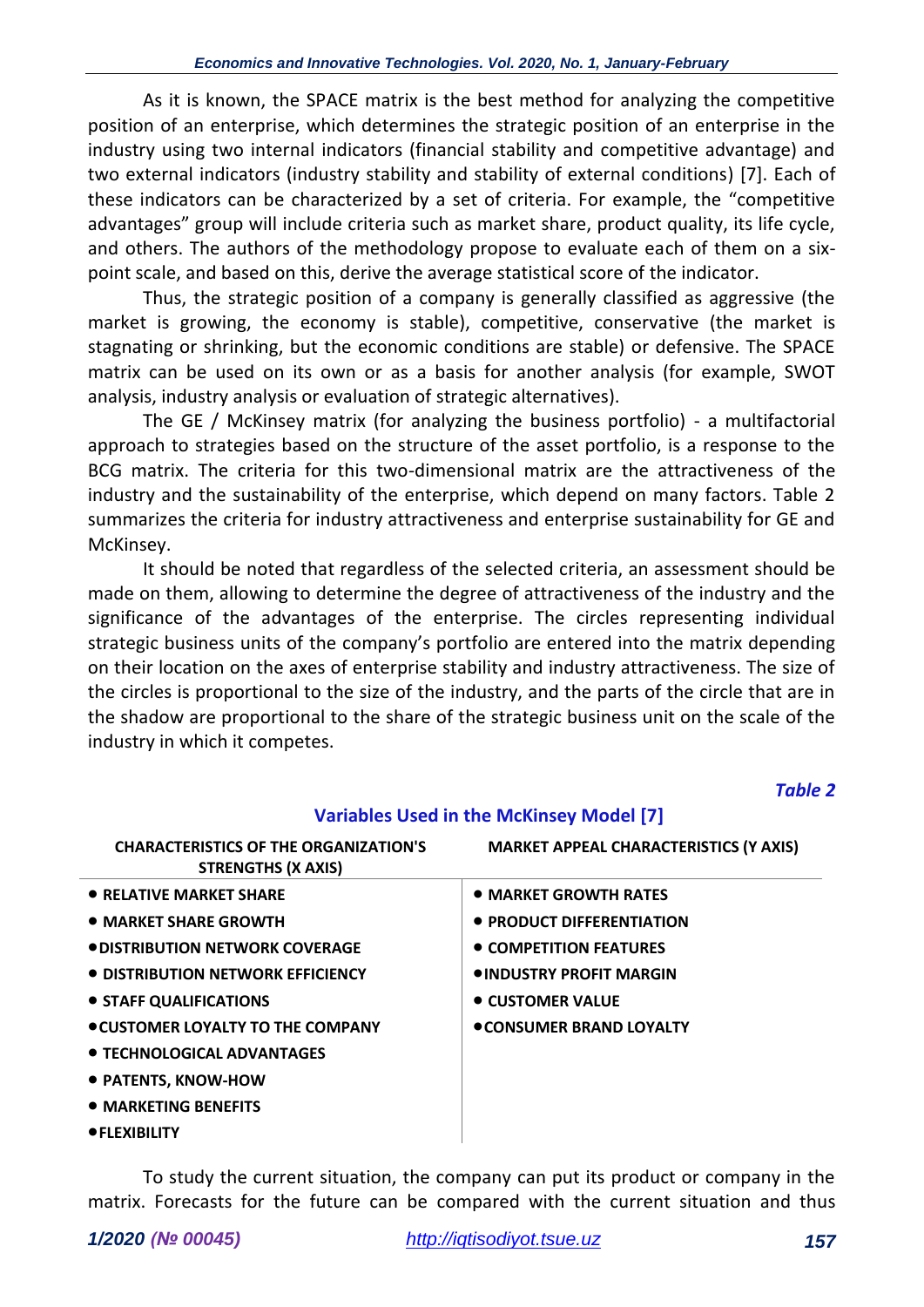determine the difference between the desired and possible results. For all combinations of market attractiveness and competitive advantage, at least one strategy can be chosen. Depending on the results of the analysis, the company has four options for strategies: investment in conservation, investment in development, investment in restoration and investment in self-elimination. Markets of goods, characterized by both good attractiveness and stability of the enterprise, are most promising for profit.

At the corporate level, they analyze the businesses within the corporation, i.e. help to carry out portfolio analysis, as well as analysis of the situation in the corporation as a whole, to solve global issues. The business level includes diagnostics, which is related to a competitive business unit and most often refers to one product, analyzes the properties of this product, the situation on the market for this product, etc. The functional level examines the factors affecting the functional areas of the enterprise, of which the most important are marketing, personnel management [8,9].

Analysis at the corporate management level of the enterprise includes solving global issues related to the company's strategy, mergers and acquisitions, staff reductions, the introduction of a new information system, etc. At this managerial level, it is possible to diagnose the use of resources in various activities of the enterprise. For example: an analysis of an information resource from the point of view of three types of company activities at the corporate level in a particular case allows us to establish that the company needs a new information system. Exploring this resource at a business level, i.e. at the level of a separate unit, it is established that in this unit, to ensure effective activity, it is necessary to develop new components of the information system. At the next functional level (be it marketing, personnel management), the diagnostics of the use of the information resource is also carried out and the component of the information system that is required specifically for this functional area is determined [10].

For example, timely monitoring of the use of labor resources at the corporate managerial level from the point of view of the production type of activity allows us to justify the need to attract new specialists to this industry, to improve the skills of existing specialists. At the business level, monitoring proves that at the level of the analytical type of activity of the enterprise, there are not enough specialists to provide an effective analysis of the situation on the market of a particular business unit.

### **Conclusions and offers**

Based on the foregoing, we can draw the following conclusions: at the corporate level, to ensure the efficiency of the production activity of the enterprise, it is necessary to develop a program for ensuring the raw material safety of the enterprise; at the business level, it is advisable to develop a program to reduce raw materials costs at all stages of production activity; at the functional managerial level (personnel management) ensure timely and effective communication of information to employees.

Along with this, it should be noted that in order to ensure the effective development of the enterprise, the monitoring process should be carried out regularly. By analyzing the components of the matrix, you can see the full picture of the enterprise's activities, the processes of using resources, determine the development strategy of the enterprise, ensure the best use of resources, reduce costs, improve mutual understanding of management and ordinary members of the team.